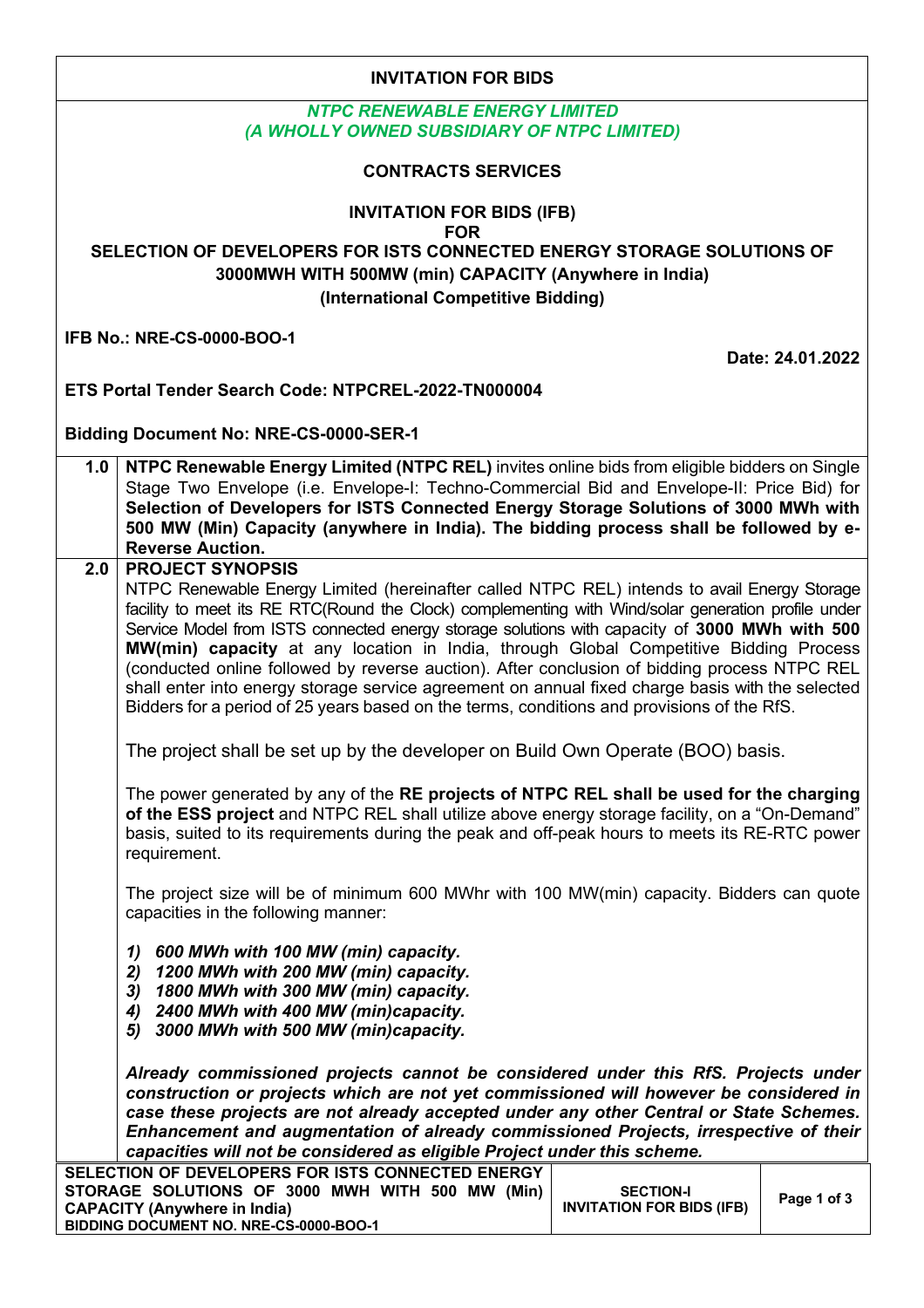|                                                                                                                                                                                                                                                              | <b>INVITATION FOR BIDS</b>                                                                                                                                                                                                                                                                                                                                                                                                                                                                                                                                                                                                                                                                                                                                                                 |            |                               |  |  |  |
|--------------------------------------------------------------------------------------------------------------------------------------------------------------------------------------------------------------------------------------------------------------|--------------------------------------------------------------------------------------------------------------------------------------------------------------------------------------------------------------------------------------------------------------------------------------------------------------------------------------------------------------------------------------------------------------------------------------------------------------------------------------------------------------------------------------------------------------------------------------------------------------------------------------------------------------------------------------------------------------------------------------------------------------------------------------------|------------|-------------------------------|--|--|--|
| 3.0                                                                                                                                                                                                                                                          | Detailed Terms and Conditions are given in the Request for Selection (RFS) documents No. RE-<br>CS-0000-BOO-7, which are available for examination and downloading at e-tender portal (as<br>specified in this notice) and as per the following schedule:                                                                                                                                                                                                                                                                                                                                                                                                                                                                                                                                  |            |                               |  |  |  |
|                                                                                                                                                                                                                                                              | ETS Portal Tender Search Code (TSC)                                                                                                                                                                                                                                                                                                                                                                                                                                                                                                                                                                                                                                                                                                                                                        |            | NTPCREL-2022-TN000004         |  |  |  |
|                                                                                                                                                                                                                                                              | IFB No.                                                                                                                                                                                                                                                                                                                                                                                                                                                                                                                                                                                                                                                                                                                                                                                    |            | <b>NRE-CS-0000-BOO-1</b>      |  |  |  |
|                                                                                                                                                                                                                                                              | <b>IFB Date</b>                                                                                                                                                                                                                                                                                                                                                                                                                                                                                                                                                                                                                                                                                                                                                                            | 24.01.2022 |                               |  |  |  |
|                                                                                                                                                                                                                                                              | Period of Downloading of RFS Documents                                                                                                                                                                                                                                                                                                                                                                                                                                                                                                                                                                                                                                                                                                                                                     |            | From 27.01.2022 to 17.02.2022 |  |  |  |
|                                                                                                                                                                                                                                                              | Pre-Bid Conference and Last Date for receipt of queries<br>from prospective Bidders                                                                                                                                                                                                                                                                                                                                                                                                                                                                                                                                                                                                                                                                                                        | 24.02.2022 |                               |  |  |  |
|                                                                                                                                                                                                                                                              | Last Date and Time for receipt of bids comprising both<br>Techno-Commercial Bid and Price Bid                                                                                                                                                                                                                                                                                                                                                                                                                                                                                                                                                                                                                                                                                              | 11.03.2022 | 15:00:00 (IST)                |  |  |  |
|                                                                                                                                                                                                                                                              | Date & Time of opening of Techno-Commercial Bid                                                                                                                                                                                                                                                                                                                                                                                                                                                                                                                                                                                                                                                                                                                                            | 11.03.2022 | 15:30:00 (IST)                |  |  |  |
|                                                                                                                                                                                                                                                              | Date and Time of Start of Reverse Auction                                                                                                                                                                                                                                                                                                                                                                                                                                                                                                                                                                                                                                                                                                                                                  |            | Shall be intimated separately |  |  |  |
|                                                                                                                                                                                                                                                              | Cost of Bidding Documents in INR                                                                                                                                                                                                                                                                                                                                                                                                                                                                                                                                                                                                                                                                                                                                                           | <b>NIL</b> |                               |  |  |  |
|                                                                                                                                                                                                                                                              | 12,00,000 per MW (Indian Rupees Twelve Lakh per MW) and in the form as stipulated in the RfS<br><b>Documents</b><br>ANY BID NOT ACCOMPANIED BY AN ACCEPTABLE BID SECURITY IN A SEPARATE SEALED<br>ENVELOPE SHALL BE REJECTED BY THE EMPLOYER AS BEING NON-RESPONSIVE AND SHALL<br><b>NOT BE OPENED.</b>                                                                                                                                                                                                                                                                                                                                                                                                                                                                                    |            |                               |  |  |  |
| 5.0                                                                                                                                                                                                                                                          | <b>QUALIFYING REQUIREMENTS FOR BIDDERS</b>                                                                                                                                                                                                                                                                                                                                                                                                                                                                                                                                                                                                                                                                                                                                                 |            |                               |  |  |  |
|                                                                                                                                                                                                                                                              | In addition to satisfactory fulfilment of the requirements stipulated under ITB (Instructions to<br>Bidders) the following shall also apply.                                                                                                                                                                                                                                                                                                                                                                                                                                                                                                                                                                                                                                               |            |                               |  |  |  |
| 6.0                                                                                                                                                                                                                                                          | NTPC REL reserves the right to reject any or all bids or cancel/ withdraw the Invitation for Bids<br>without assigning any reason whatsoever and in such case no bidder/ intending bidder shall have<br>any claim arising out of such action.                                                                                                                                                                                                                                                                                                                                                                                                                                                                                                                                              |            |                               |  |  |  |
| 7.0                                                                                                                                                                                                                                                          | Interested parties are required to get registered with M/s ISN Electronic Tender Services website<br>https://www.bharat-electronictender.com (if not registered already). After registration, a<br>complete set of RfS Documents may be downloaded by any interested Bidder from Portal<br>https://www.bharat-electronictender.com with Tender Search Code NTPC-2022-TN000004<br>free of cost. Interested parties are required to ensure that they have downloaded the official copy<br>of RfS documents against Tender Search code-NTPC-2022-TN000004 from abovementioned<br>website without which they will not be able to submit their bids. For technical assistance call ETS<br>Helpdesk at +91 124-4229071, +91 124-4229072.<br>Note: No hard copy of RfS Documents shall be issued. |            |                               |  |  |  |
| SELECTION OF DEVELOPERS FOR ISTS CONNECTED ENERGY<br>STORAGE SOLUTIONS OF 3000 MWH WITH 500 MW (Min)<br><b>SECTION-I</b><br>Page 2 of 3<br><b>INVITATION FOR BIDS (IFB)</b><br><b>CAPACITY (Anywhere in India)</b><br>BIDDING DOCUMENT NO. NRE-CS-0000-BOO-1 |                                                                                                                                                                                                                                                                                                                                                                                                                                                                                                                                                                                                                                                                                                                                                                                            |            |                               |  |  |  |